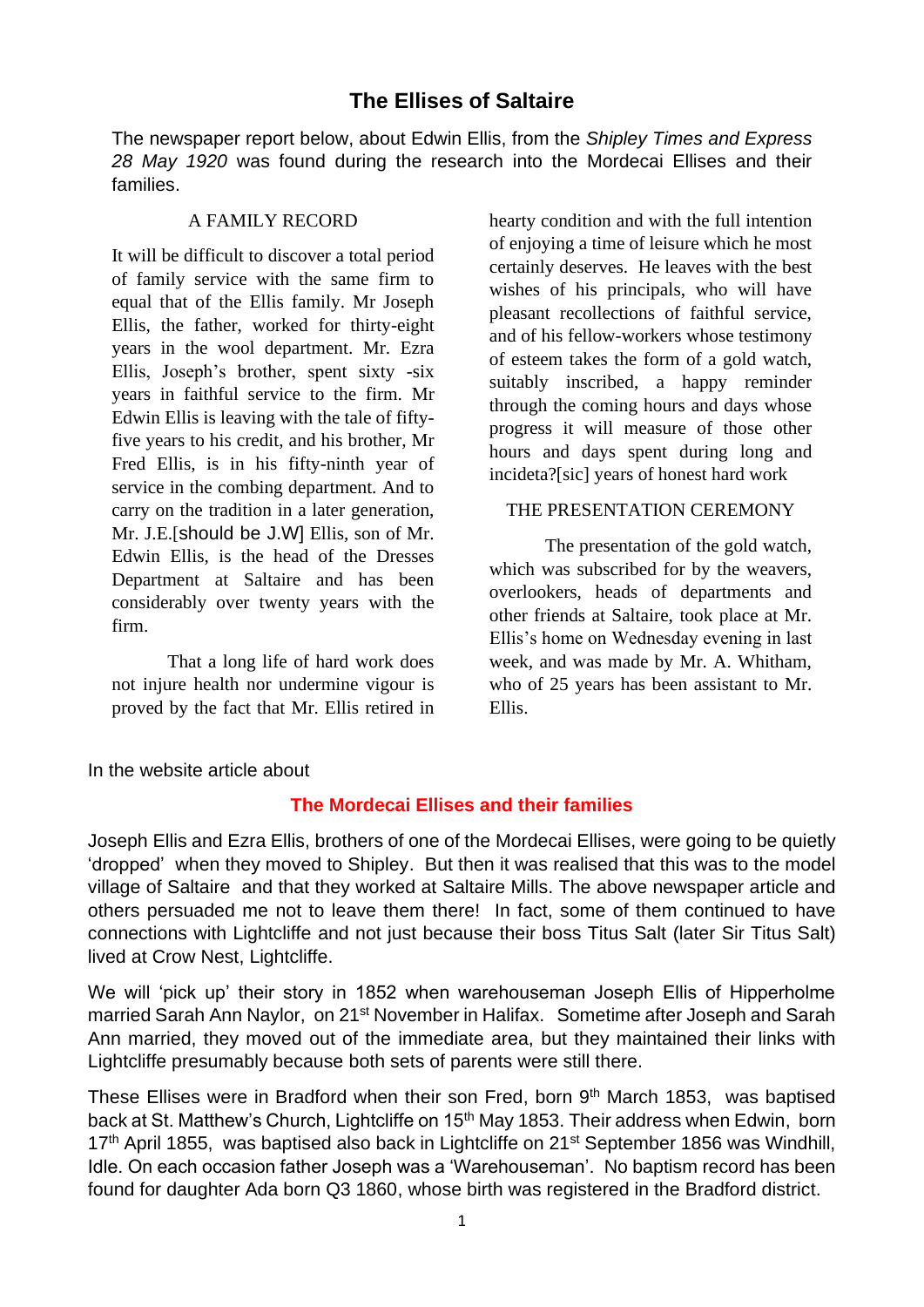| 1861 census                              |                                    | His younger brother, Ezra, was also in the |                                   |  |
|------------------------------------------|------------------------------------|--------------------------------------------|-----------------------------------|--|
|                                          | Joseph Ellis Head 32 Warehouse Man | area.                                      |                                   |  |
| Sarah Ann Ellis Wife 30                  |                                    | 1861 census                                |                                   |  |
| Fred Ellis                               | Son 8 Scholar                      | Robert Leach Head 73 Warehouseman          |                                   |  |
| Edwin Ellis                              | Son 5 ditto                        | Sarah Leach<br>Wife<br>71                  |                                   |  |
| Ada Ellis                                | Dau 6/12                           | Ezra Ellis<br>Lodger<br>- 25               |                                   |  |
| Address 9 Whitlam St., Saltaire, Shipley |                                    |                                            | <b>Worsted Manufacturer Clerk</b> |  |
|                                          |                                    | Address 18 Fanny St., Shipley              |                                   |  |

The births of two more daughters Clara and Emma Ellis were again registered in the Bradford district in Q3 1864 and Q1 1867. On 2<sup>nd</sup> April 1871 Joseph Ellis and his family were in Saltaire but Ezra was back at his father's house in Bramley Lane.

#### 1871 census

|                                             |  | Joseph Ellis Head 42 Wool Warehouseman |  |  |  |
|---------------------------------------------|--|----------------------------------------|--|--|--|
| Sarah A Ellis Wife 40                       |  |                                        |  |  |  |
| <b>Fred Ellis</b>                           |  | Son 18 Combing overlooker              |  |  |  |
| <b>Edwin Ellis</b>                          |  | Son 14 Piece Hooker                    |  |  |  |
| Ada Ellis                                   |  | Dau 10 Mill Hand                       |  |  |  |
| Clara Ellis                                 |  | Dau 6 Scholar                          |  |  |  |
| Emma Ellis                                  |  | Dau 4 Scholar                          |  |  |  |
| Address 21 Victoria Road, Saltaire, Shipley |  |                                        |  |  |  |

1871 census Mordecai Ellis Head 67 Grocer Sukey Ellis Wife 60 Ezra Ellis Son 35 Commercial Clerk William Wood Lodger26 Railway Porter Adress Bramley Lane, Hipperholme cum Brighouse

Forty-three-year-old Ezra Ellis married 34-year-old Eliza Dickinson on 16<sup>th</sup> June 1879 in Sheffield. She was the daughter of a farmer, John Dickinson.

From the next censuses you can tell when other marriages, births and deaths occurred in this Ellis family. Later various *Shipley Times and Express* newspaper articles will confirm that most of the family worked at the Saltaire Mills in one capacity or another and had done since Joseph Ellis moved his family to Saltaire about 1856/1857 when son Fred was three.

#### 1881 census

|                                             |     | Joseph Ellis Head 52 Warehouseman |  |  |  |  |
|---------------------------------------------|-----|-----------------------------------|--|--|--|--|
| Sarah Ann Ellis Wife                        |     | 50                                |  |  |  |  |
| <b>Edwin Ellis</b>                          | Son | 24 Weaving Overlooker             |  |  |  |  |
| Ada Ellis                                   | Dau | 20 Weaver Worsted                 |  |  |  |  |
| Clara Ellis                                 | Dau | ditto<br>17                       |  |  |  |  |
| Emma Ellis                                  | Dau | 14<br>ditto                       |  |  |  |  |
| Address 21 Victoria Road, Saltaire, Shipley |     |                                   |  |  |  |  |





1881 census Annie Ellis Wife 25

Frederick Ellis Head 28 Wool Combing Overlooker Edith Ellis Dau 6 Scholar Address 25 Titus Street, Saltaire, Shipley

1881 census Ezra Ellis Head 45 Commercial Clerk Stuff Manufacturer Eliza Ellis Wife 36 Elizabeth N. Dickinson Niece 10 Scholar Address 44 Moorhead Villas, Shipley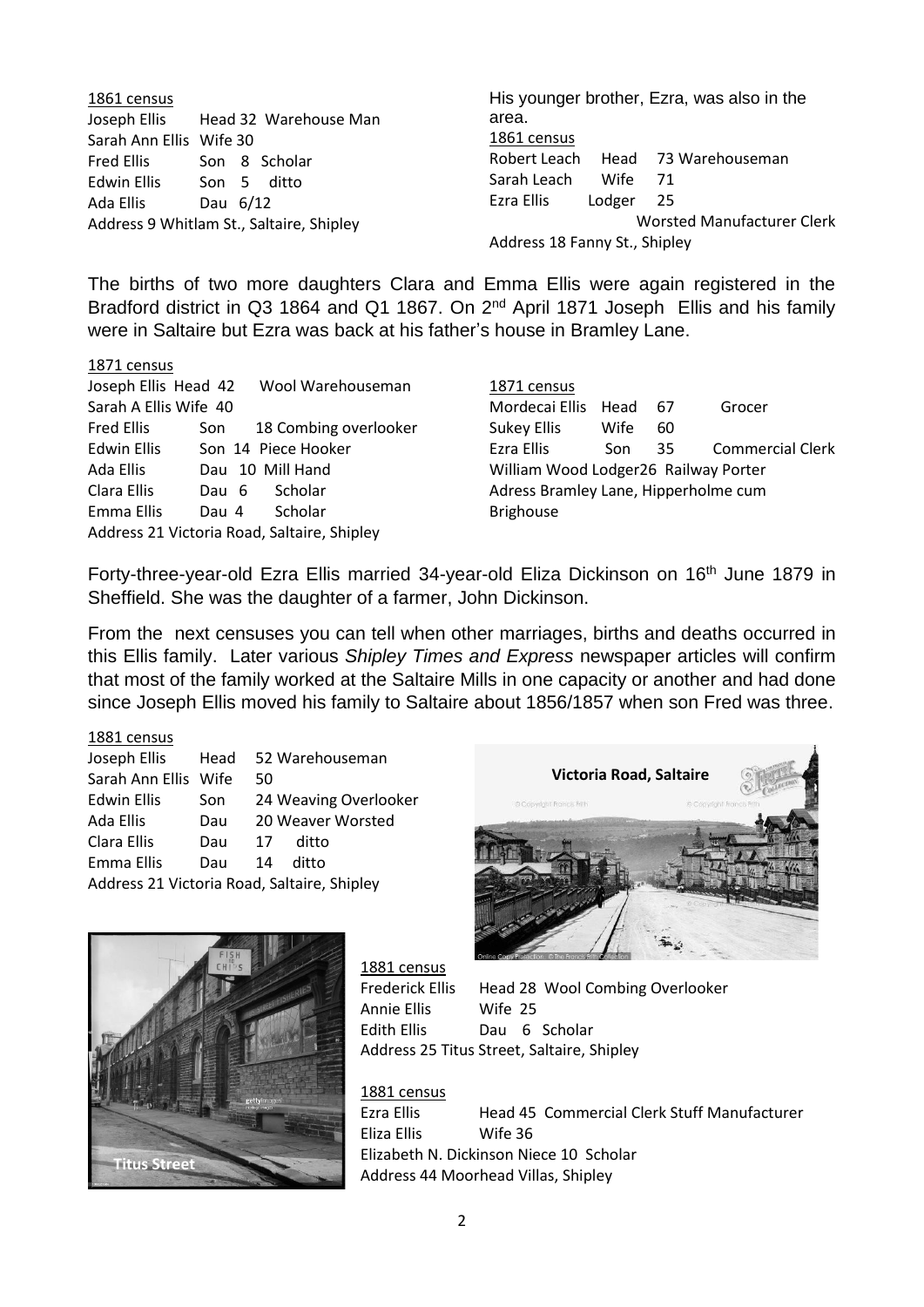1891 census Bottomley London Head 33 Cashier Ada London Wife 30 Florence London Dau 5 Maggie London Dau 4/12 Joseph Ellis Father-in-law 62 Widower Living on own means Address 32 Albert Road, Saltaire, Shipley

Fred Ellis and family have not been found in the 1891 census

1891 census Edwin Ellis Head 34 Worsted Weaving Overlooker Louisa Ellis Wife 33 Joseph W Ellis Son 6 Sarah Hall Widow 74 Retired Dom Servant Address 14 Alms houses, Shipley

1891 census Ezra Ellis Head 55 Bookkeeper Eliza Ellis Wife 46 Elizabeth Norwood Dickinson Niece 20 Music Teacher Address 9 Albert Road, Saltaire, Shipley





Address 245 Keighley Rd., Shipley

#### **Albert Road, Saltaire,**

1901 census Ezra Ellis Head 65 Manufacturer's Clerk Eliza Ellis Wife 56 Elizabeth N Dickinson Niece 30 Teacher of Music Kathrine Glover Visitor 66 Retired School Mistress Elisabeth Thorpe Visitor 56 Elementary School Teacher **Shipley**

1901 census

Joseph Ellis Head 72 Cas?Merchant Edwin Ellis Son 44 Winding Manager Louisa Ellis Dau in law43 Joseph W Ellis Grandson 16 Textile Designer William Briggs Visitor 63 Retired Missionary Address 34 Albert Rd., Saltaire, Shipley

#### 1901 census

Fred Ellis Head 48 Wool Combing Overlooker Annie Ellis Wife 45 Harold Ellis Son 17 Bank Clerk Address 57 Victoria Rd., Saltaire, Shipley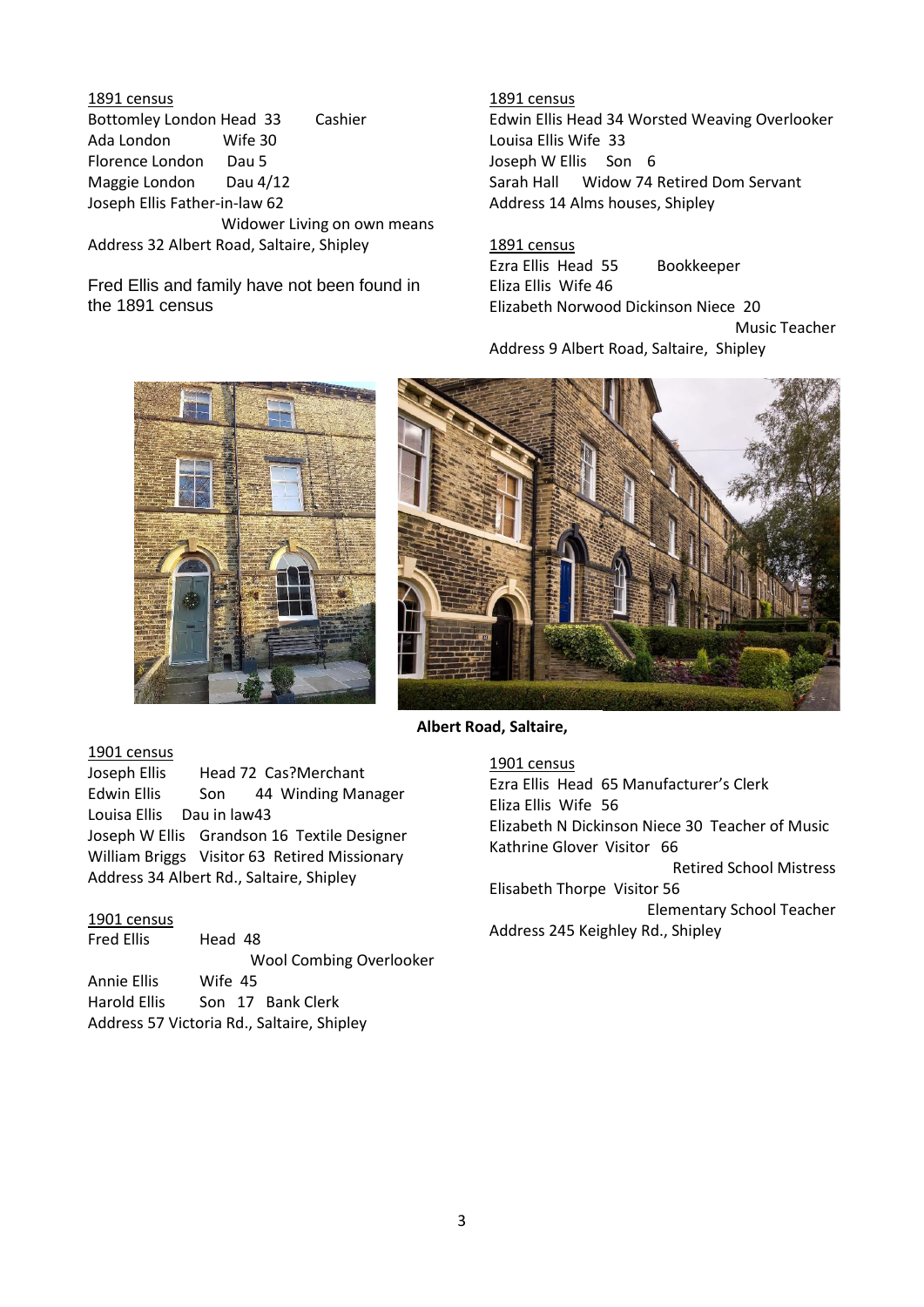#### *6 November 1903*

## DEATH OF MR. JOSEPH ELLIS

## A WORTHY COUNCILLOR

Out of the chain of Saltaire history another staunch connecting link has gone with the demise of Mr Joseph Ellis, who passed away on Monday morning about 6:30 at the residence of his son Mr. Edwin Ellis 34 Albert Road, Saltaire. The commencement of his final illness was about a year ago, when there were signs of heart disease, but he was able to go about for a period of about six months until last spring when a serious attack of heart trouble caused his confinement to the house for a period, and after he partly rallied from the effects he went to Morecambe. However, there he was suddenly taken worse again, and was brought home as soon as possible, where he again rallied his fast-diminishing stock of strength. He then went about until a month ago, when he commenced his final spell of his malady, which had a fatal ending on Monday last. His illness has not been of a painful character, but his vitality slowly ebbed away, and his end came very peacefully and quietly in his  $75<sup>th</sup>$  year. He leaves a grown-up family of two sons and two daughters.



A native of Lightcliffe, Mr. Ellis first came into Mr. Salt's employment when he was about 21 years of age, having obtained a position in the Union Street Works in Bradford. When the Saltaire works were erected, the deceased gentleman removed the sphere of his labours there, where he was employed in the warehouse. A year after his arrival he was promoted to the position of one of the managers of the top and noil department which post he held for 38 years up to the Saltaire Jubilee Exhibition year – 1887 – when he retired from work.



The obituary went on to describe his public works and then gave details of his funeral held in St. Paul's Church, Shipley (below) on 4<sup>th</sup> November 1903.

Ellis Joseph of 34 Albert-road Saltaire Shipley Yorkshire died 2 November 1903 Probate London 1 December to Thomas Barker broker Fred Ellis woolcombingoverlooker and Edwin Ellis weaving-manager. Effects £435 4s 9d.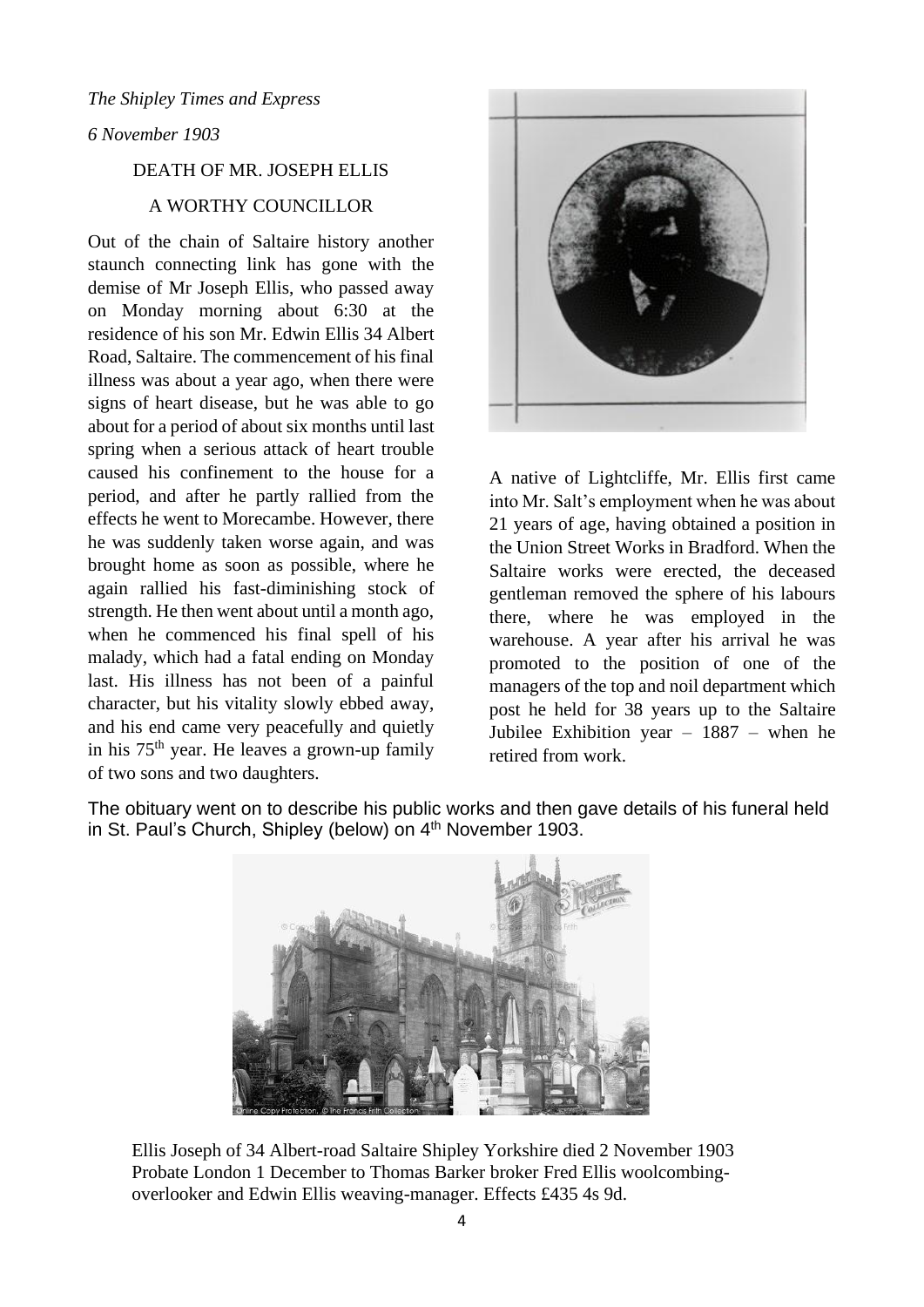1911 census Ezra Ellis Head 75 Bookkeeper Commercial Eliza Ellis Wife 66 Address 245 Bingley Rd., Shipley

Fred Ellis and family have again not been found in the 1911 census.

Although Joseph Whitaker Ellis had married Ida Marshall on 3<sup>rd</sup> June 1908, she was not with him on census night 2<sup>nd</sup> April 1911.

1911 census Edwin Ellis Head 54 Weaving Manager Dress Good Louisa Ellis Wife 53 Joseph Whitaker Bro in law 57 Retired Wool Buyer Address 34 Albert Rd., Saltaire, Shipley

1911 census Joseph Whitaker Ellis Head 26 Designer Dress Goods Manufacturer Address 39 Albert Road, Saltaire, Shipley

#### The Great War then started.

The *Shipley Times and Express* newspaper for 15 March 1918 noted the awarding of 'the gifts of War Scrip by Sir John Roberts, Bart., to the workpeople…. ' under a heading LONG SERVICE AT SALTAIRE. 'The gifts ranged from £1 to £25 according to the length of service …'

The oldest servant of the Saltaire firm is Mr. Ezra Ellis, of Carlton Rd., Bingley, who has a record of 63 years' service, he having been employed by the funder Sir Titus Salt before

the present mills were built. Though 82, Mr. Ellis still discharges his duties as a clerk in the office without the aid of spectacles

The 1920 newspaper article at the top of this write up notes the retirement of Edwin Ellis. The next *Shipley Times and Express* newspaper report was from 24 December 1931

## SALTAIRE'S G.O.M.'S DEATH LINK WITH FIRST VILLAGE BROKEN. FAMILY's FINE RECORD OF SERVICE

One of the lives which provided the last remaining links with the establishment of Saltaire Mills and the model village of Saltaire, ended on Tuesday, when Mr. Ezra Ellis, of 245, Bingley Road, Shipley, died at the grand old age of 96.

A native of Lightcliffe, Mr Ellis entered the employment of Sir Titus Salt at the age of 16 and served as a member of this office staff at Bradford for several years. In 1853, when Sir Titus opened Saltaire Mills, Mr Ellis was transferred to the new factory, and remained there as a member of the office staff until his retirement about 13 years ago.

He had then completed the magnificent record of 66 years' continuous service with the

firm, and had personally witnessed the growth of Saltaire, and the erection of the Institute, the hospital, and all the other splendid buildings which had been given by the Salt family for the welfare of their workpeople.

Following his retirement, his great ambition was to reach the age of 100, and he was confident that he would do so, but after the death of his wife, in May of this year, his health gradually declined.

Mr Ellis was a member of a family noted for long service at the Saltaire Mills. One of his nephews, Mr. Fred Ellis, retired in 1927 after serving the firm for 66 years, and another nephew Mr. Ted Ellis, retired 12 years ago after 56 years' service, during which he was manager of the weaving department for nearly 30 years. The father of the two nephews, the late Mr Joseph Ellis, worked at the mills for 40 years.

The service of these four members of the family thus reached the remarkable total of 228 years.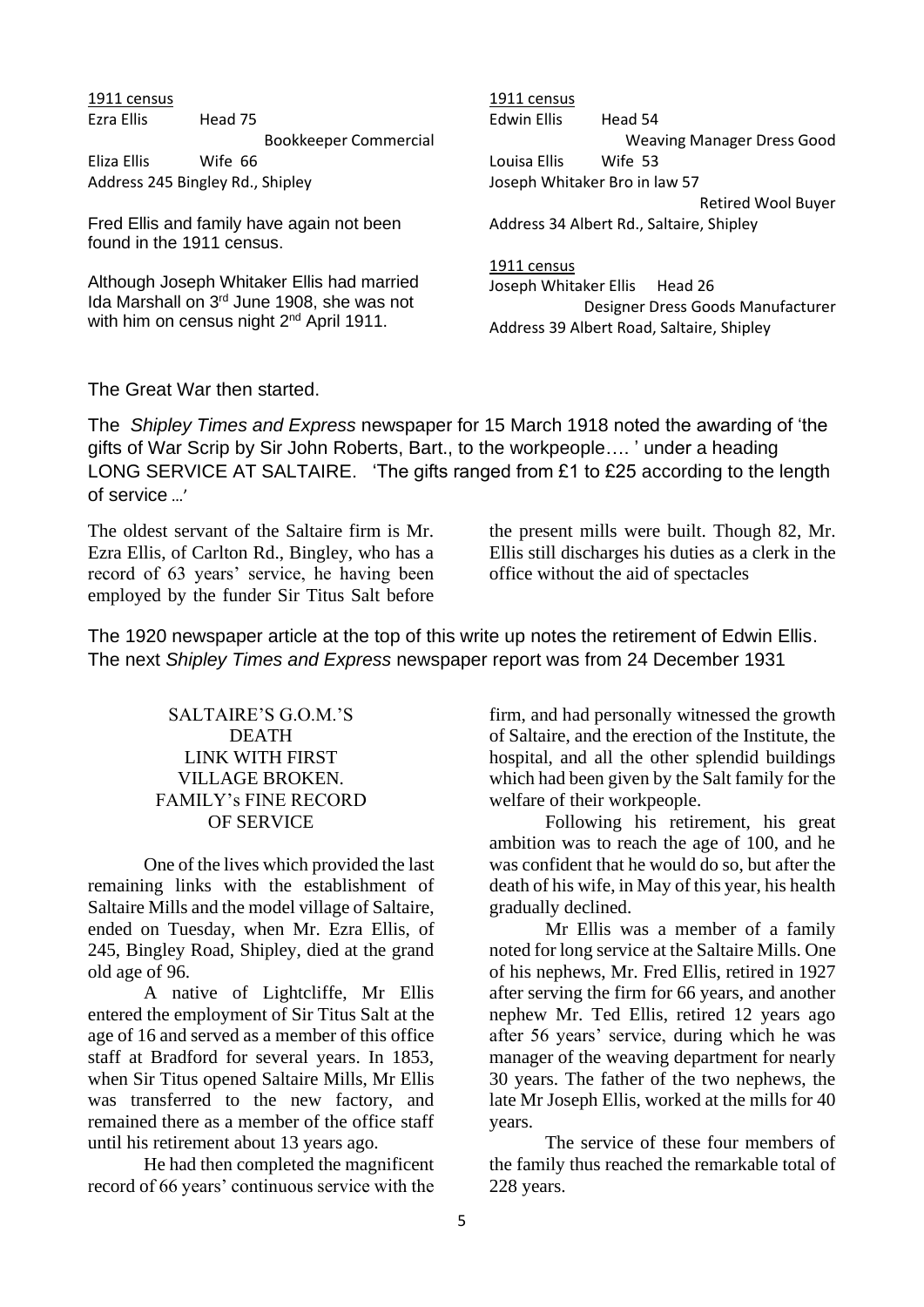Both Ezra Ellis and his wife Eliza were buried back in Lightcliffe with Ezra's father, Mordecai and his second wife Sukey on 5<sup>th</sup> May 1831 and 24<sup>th</sup> December 1831.



The memorial inscription was transcribed by Arthur Blackburn before details about Eliza and Ezra were added. It reads

## **In loving memory of SUKEY**

# **the wife of MORDECAI ELLIS of Bramley Lane Lightcliffe**

## **who died April 30th 1886 in her 76th year**

## **Also of the above MORDECAI ELLIS**

## **who died July 8th 1889 in his 86th year.**

and then continues

# **Also of ELIZA ELLIS daughter in law of the above**

# **who died May 2nd 1931 in her 87th year**

# **Also of EZRA ELLIS son the above Mordecai**

# **and husband of ELIZA ELLIS**

# **who died December 22nd 1931 in his 97th year**

# **REST IN PEACE**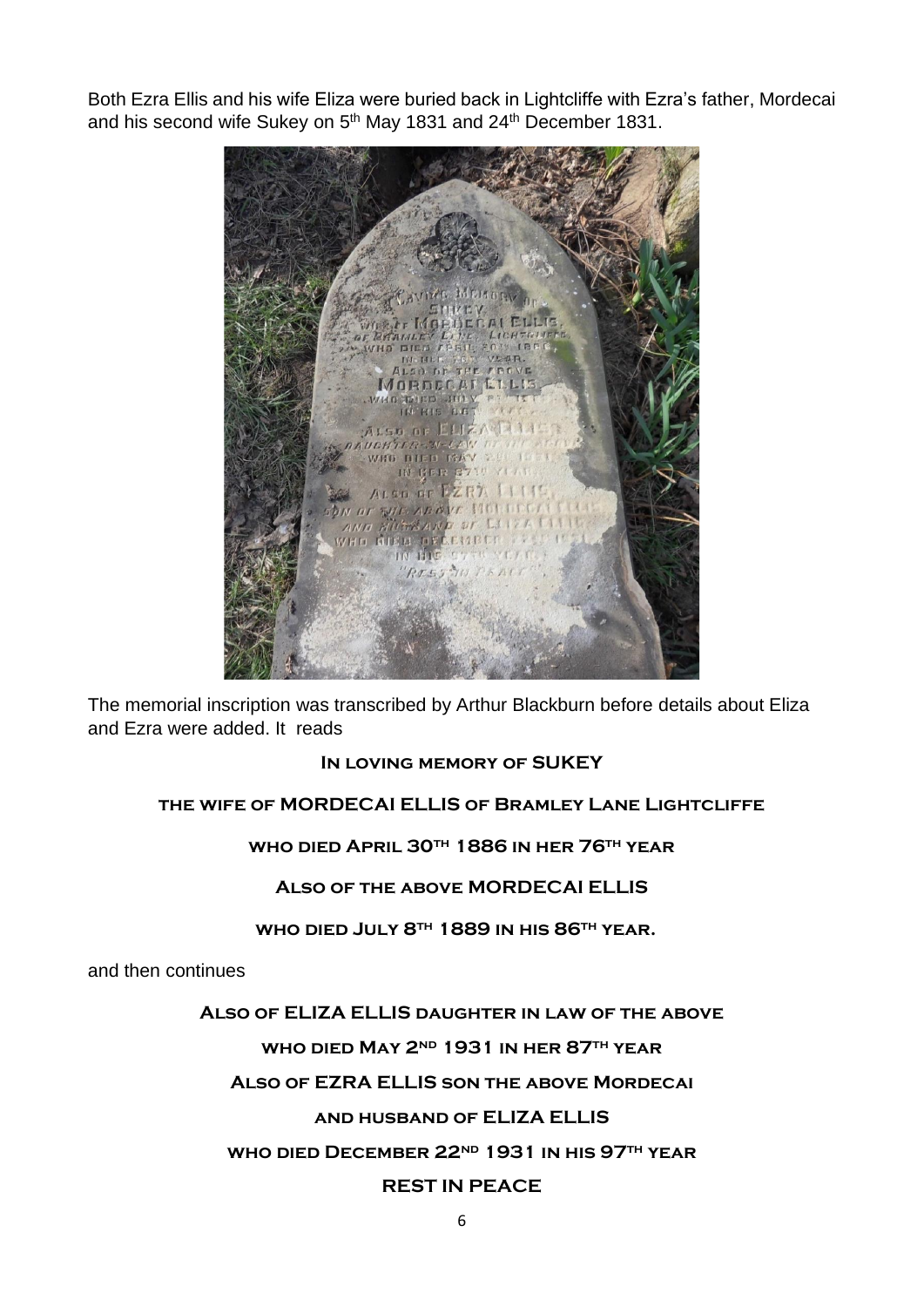The *Shipley Times and Express* for 23rd December 1933 reported on

# SALTAIRE DIAMOND WEDDING WELL-KNOWN CRICKETER OF FIFTY YEARS AGO

#### HELPED TO FOUND THE

## SALTAIRE CLUB

Mr and Mrs Fred Ellis of 57 Victoria Road, Saltlaire celebrated the diamond anniversary of their wedding on Wednesday.

Mr Ellis was born at Bradford but has lived in Shipley since he was three years old. He began work at eight in the Saltaire Mills and became a combing overlooker ten years later. He retired on pension in 1927, after 56 years' service without a break.

In his younger days he was a notable cricketer. He assisted in the formation of the Saltaire Cricket Club and played with the first team as a batsman and wicketkeeper until he retired from the game in 1887. In those days the club consisted largely of employers of the Saltaire Mills and the team was known as the "Mill boys in white".

In 1877 he played with the Saltaire and district "XV.," which defeated the full Notts County team, and he scored nearly 100 runs against the bowling of "Billy" Barnes, Morley and Flowers.

Two years later he was selected by the M.C.C. to play with a team of All-England "colts" at Lord's and scored an outstanding success. To-day, at the age of 80, he is in excellent health and one of the happiest of men.

Mrs Ellis, who is 78, is a native of Birkenshaw. They were married at the Bingley Parish Church, and have one son, a daughter, five grandchildren and two greatgrandchildren

Mrs Annie Ellis died before the 1939 register was taken, probably in Q3 1835 in the North Brierley district aged 79. Her husband then lived with his married daughter and family.

#### 1939 register

|                                                                                   |       | Benjamin Smith 31 May 1874           | Male | <b>Newsagent Retired</b>                                                    | Married | 175 | $\mathbf{1}$   |
|-----------------------------------------------------------------------------------|-------|--------------------------------------|------|-----------------------------------------------------------------------------|---------|-----|----------------|
| Edith                                                                             |       | Smith 08 Apr 1874                    |      | <b>Female Unpaid Domestic Duties</b>                                        | Married | 175 | 2              |
|                                                                                   |       | Margaret Rhodes 12 Jun 1919          |      | Female Tobacconist Shop Assistant                                           | Single  | 175 | 3              |
| Fred                                                                              | Ellis | 19 Mar 1853                          | Male | <b>Combing Overlooker Retired</b>                                           | Widowed | 175 | 4              |
| Address 31 Coach Road, Baildon, Baildon U.D., Yorkshire (West Riding), England    |       |                                      |      |                                                                             |         |     |                |
|                                                                                   |       |                                      |      |                                                                             |         |     |                |
| Edwin Ellis                                                                       |       | 27 Apr 1855                          | Male | Incapacitated                                                               | Married | 183 | 1              |
| Louisa Ellis                                                                      |       | 10 Jun 1857                          |      | <b>Female Domestic Duties</b>                                               | Married | 183 | 2              |
| Joseph W Ellis                                                                    |       | 17 Apr 1884                          | Male | <b>Wool Textile Manufacturer</b>                                            | Married | 183 | 3              |
| Address 29 Avondale Road, Shipley, Shipley U.D., Yorkshire (West Riding), England |       |                                      |      |                                                                             |         |     |                |
|                                                                                   |       |                                      |      |                                                                             |         |     |                |
| Harold Ellis                                                                      |       | 06 Mar 1884                          | Male | Officer Of H.M. Customs & Excise                                            | Married | 1   | 1              |
| Mabel Ellis                                                                       |       | 15 Aug 1884                          |      | <b>Female</b> News Agent Sweet Confectionery Dealer Shop Proprietor Married |         | 1   | $\overline{2}$ |
|                                                                                   |       | Marjorie Bywater (Ellis) 02 Sep 1910 |      | Female Shop Assistant For Above                                             | Single  | 1   | 3              |
| Leslie H Ellis                                                                    |       | 27 Apr 1913                          | Male | Assistant Works Manager Leather Cloth Factory Single                        |         | 1   | 4              |

Address Long Mead White Cross, Guiseley, Aireborough U.D., Yorkshire (West Riding), England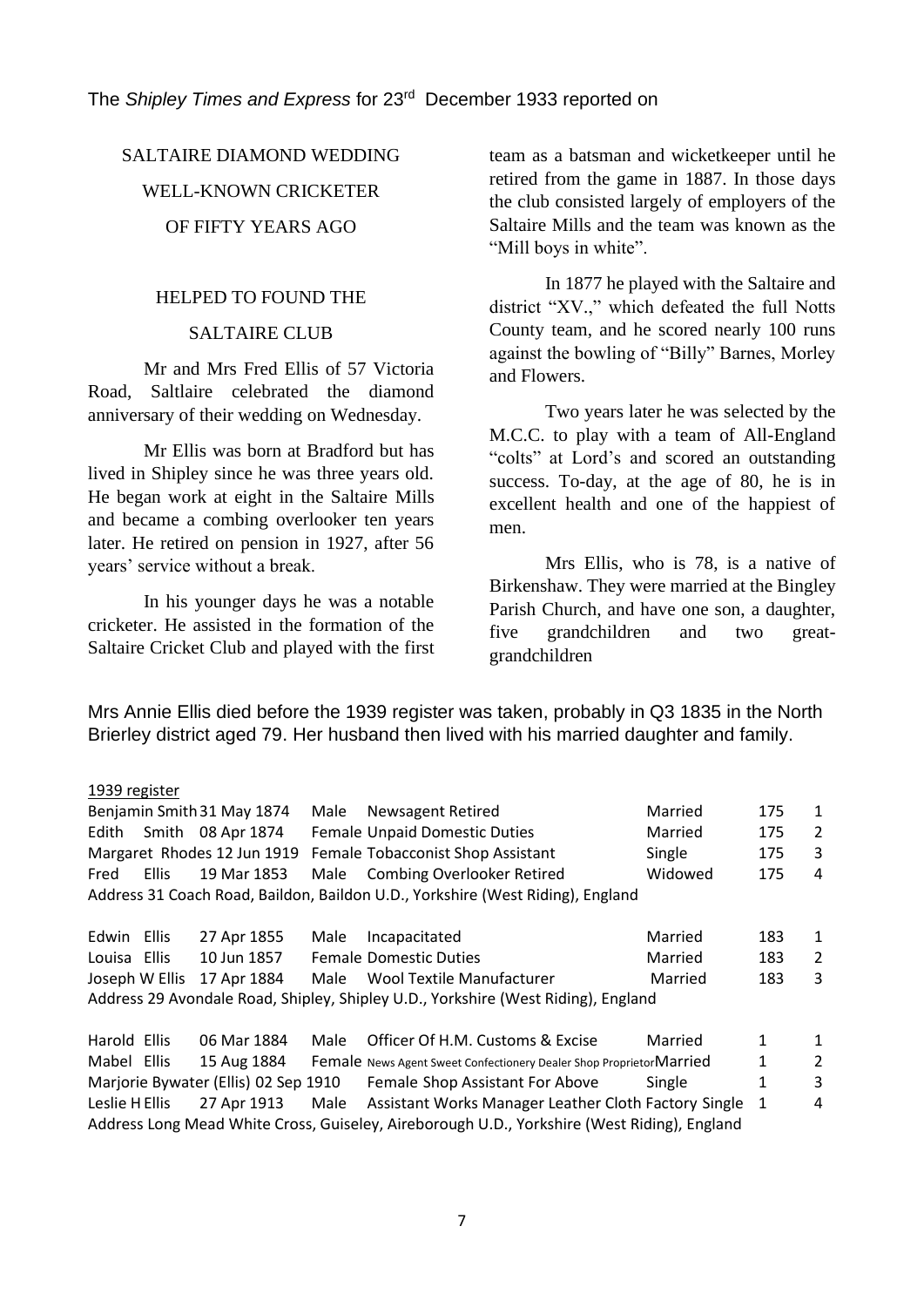## *Bradford Observer 23 September 1940*

ELLIS On September 19<sup>th</sup> at 29 Avondale Road, Shipley Edwin (Ted) Ellis aged 84, the dearly loved husband of Louisa and father of J.W. Ellis. Service and interment at Nab Wood (Cemetery) Today (Monday) 23 September at 12 noon. Will friends please meet at the cemetery and accept this the only intimation.

#### There is a probate record.

ELLIS Edwin of 29 Avondale-road Shipley died 19 September 1940 Probate Llandudno 24 January [1941] to Joseph Whitaker Ellis company director. Effects £1891 12s 8d

#### *Yorkshire Post and Leeds Intelligencer*

#### *21 March 1944*

Mr Joseph Whitaker Ellis governing director of Pearson and Foster (Bradford), Ltd., Ashfield Mills, Idle, has died at his home at Baildon. A native of Saltaire, he received his business training with Salts (Saltaire), Limited. Associated with Freemasonry for over 30 years, he was one of the founders of Amity Lodge, Shipley, and twice occupied the position of Worshipful Master.

*Yorkshire Post and Leeds Intelligencer 24 September 1940*

# **Notice of Thanks**

Mrs Edwin Ellis and son wish to thank all relatives and friends for their kind expressions of sympathy extended to them in their recent sorrow; also for beautiful floral tributes 29 Avondale Road, Shipley

#### **Mr. "Joe" Ellis of Baildon, Dies**

Mr. Joseph ("Joe") Whitaker Ellis, formerly a "personality" in the Bradford trade, has died at his home Hill Foot, Baildon. He was 59 years of age.

In his youth Mr Ellis, a native of Saltaire, was with Salts (Saltaire), Ltd.,and became their foreign salesman.

After the last war he was made governing director of Pearson and Foster (Bradford), Ltd., Ashfield Mills Idle.

A freemason, he was a founder member of the Amity Lodge, Shipley, of which he was twice Worshipful Master, and a founder of Airedale Preceptory (Knights Templar), of which he was P.P.T., and he was P.P.G.W. of the province of Yorkshire (West Riding). For several years he lived at Lorton Hall , in the Lake District.

ELLIS Joseph Whitaker of Hillfoot Station-road Baildon Yorkshire died 19 March 1944 Probate Llandudno 31 July to Maud Violet Lowis widow and Benjamin Riley Barrett accountant and auditor. Effect £5862 8s 6d

*Bradford Observer*

*21 March 1944*